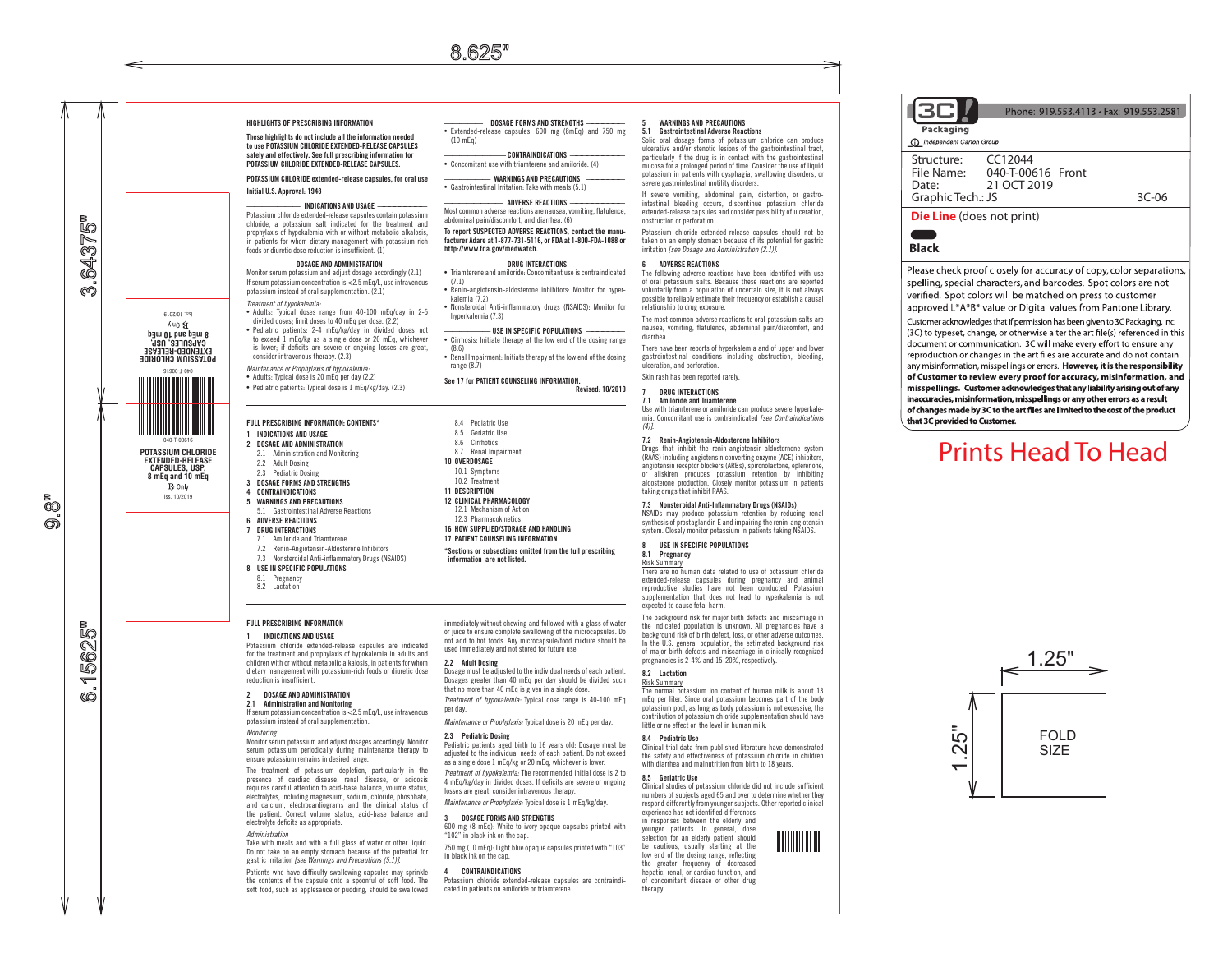8.625"

This drug is known to be substantially excreted by the kidney, and the risk of toxic reactions to this drug may be greater in patients with impaired renal function. Because elderly patients are more likely to have decreased renal function, care should be taken in dose selection, and it may be useful to monitor renal function.

### 8.6 Cirrhotics

Based on published literature, the baseline corrected serum concentrations of potassium measured over 3 hours after administration in cirrhotic subjects who received an oral potassium load rose to approximately twice that of normal subjects who received the same load. Patients with cirrhosis should usually be started at the low end of the dosing range, and the serum potassium level should be monitored frequently *[see Clinical Pharmacology (12.3)]*.

**10 OVERDOSAGE**<br>**10.1 Symptoms**<br>The administration of oral potassium salts to persons with normal excretory mechanisms for potassium rarely causes serious hyperkalemia. However, if excretory mechanisms are impaired, potentially fatal hyperkalemia can result.

### 8.7 Renal Impairment

Patients with renal impairment have reduced urinary excretion of potassium and are at substantially increased risk of hyperkalemia. Patients with impaired renal function, particularly if the patient is on RAAS inhibitors or nonsteroidal anti- $\overline{\phantom{a}}$  atory drugs, should usually be started at the low end of the dosing range because of the potential for development of hyperkalemia *[see Drug Interactions (7.2, 7.3)]*. The serum potassium level should be monitored frequently. Renal function should be assessed periodically.

Hyperkalemia is usually asymptomatic and may be manifested only by an increased serum potassium concentration (6.5- 8.0 mEq/L) and characteristic electrocardiographic changes (peaking of T-waves, loss of P-waves, depression of S-T segment, and prolongation of the QT-interval). Late manifestations include muscle paralysis and cardiovascular collapse from cardiac arrest (9-12 mEq/L).

#### 10.2 Treatment

å<br>So ෩ඁ Treatment measures for hyperkalemia include the following:

- 1. Monitor closely for arrhythmias and electrolyte changes. 2. Eliminate foods and medications containing potassium and any agents with potassium-sparing properties such as potassium-sparing diuretics, ARBs, ACE inhibitors, NSAIDs, certain nutritional supplements, and many others.
- 3. Administer intravenous calcium gluconate if the patient is at no risk or low risk of developing digitalis toxicity. 4. Administer 300 to 500 mL/hr of 10% dextrose solution
- containing 10 to 20 units of crystalline insulin per 1,000 mL. 5. Correct acidosis, if present, with intravenous sodium bicarbonate.
- 6. Use exchange resins, hemodialysis, or peritoneal dialysis.
- In patients who have been stabilized on digitalis, too rapid a

lowering of the serum potassium concentration can produce digitalis toxicity. The extended-release feature means that absorption and toxic effects may be delayed for hours. Consider standard measures to remove any unabsorbed drug.

% Inform patients to take each dose with meals and with a full glass of water or other liquid.

# 11 DESCRIPTION

Potassium chloride extended-release capsules, USP, are an oral dosage form of microencapsulated potassium chloride containing 600 mg and 750 mg of potassium chloride, USP, equivalent to 8 mEq and 10 mEq of potassium, respectively.

The chemical name of the active ingredient is potassium chloride and the structural formula is KCl. It has a molecular mass of 74.55. Potassium chloride, USP, occurs as a white granular powder or as colorless crystals. It is odorless and has a saline taste. Its solutions are neutral to litmus. It is freely soluble in water and insoluble in alcohol.

Inactive ingredients: ethylcellulose, gelatin, magnesium stearate, sodium lauryl sulfate, titanium dioxide and edible black ink. The 10 mEq capsules also contain black iron oxide, FD&C blue No.1 and FD&C red No.3.

# 12 CLINICAL PHARMACOLOGY

12.1 Mechanism of Action The potassium ion (K +) is the principal intracellular cation of most body tissues. Potassium ions participate in a number of essential physiological processes, including the maintenance of intracellular tonicity; the transmission of nerve impulses; the contraction of cardiac, skeletal, and smooth muscle; and the maintenance of normal renal function.

The intracellular concentration of potassium is approximately 150 to 160 mEq per liter. The normal adult plasma concentration is 3.5 to 5 mEq per liter. An active ion transport system maintains this gradient across the plasma membrane.

Potassium is a normal dietary constituent and under steadystate conditions the amount of potassium absorbed from the gastrointestinal tract is equal to the amount excreted in the urine. The usual dietary intake of potassium is 50 to 100 mEq per day.

### 12.3 Pharmacokinetics

Each crystal of KCl is microencapsulated and allows for the controlled release of potassium and chloride ions over an eightto ten-hour period.

# Specific Populations *Cirrhotics*

Based on published literature, the baseline corrected serum concentrations of potassium measured over 3 hours after administration in cirrhotic subjects who received an oral potassium load rose to approximately twice that of normal subjects who received the same load.

## 16 HOW SUPPLIED/STORAGE AND HANDLING

Potassium chloride extended-release capsules, USP, 8 mEq and 10 mEq contain 600 mg and 750 mg of potassium chloride (equivalent to 8 mEq and 10 mEq, respectively).

# Table 1: How Supplied

|                    |                |          | NDC#: 63304 -xxx-xx<br><b>Bottle Count</b> |            |  |
|--------------------|----------------|----------|--------------------------------------------|------------|--|
| Dose               | Color          | Printing |                                            |            |  |
|                    |                |          | 100                                        | 500        |  |
| 600 mg<br>(8 mEq)  | white to ivory | 102      | $078 - 01$                                 |            |  |
| 750 mg<br>(10 mEq) | light blue     | 103      | 090-01                                     | $090 - 05$ |  |

Store at 20° to 25°C (68°-77°F); excursions are permitted to 15° to 30°C (59°-86°F) *[see USP Controlled Room Temperature.]*

Dispense in tight, light-resistant container as defined in the USP,

with a child-resistant closure.

#### Rx only

17 PATIENT COUNSELING INFORMATION

% Advise patients to seek medical attention if tarry stools or other evidence of gastrointestinal toxicity is noticed.

Manufactured By:

Adare Pharmaceuticals, Inc. Vandalia, OH 45377

#### Distributed By:

Sun Pharmaceutical Industries, Inc. Cranbury, NJ 08512 Iss. 10/2019





Phone: 919.553.4113 · Fax: 919.553.2581 Structure: CC12044 File Name: 040-T-00616 Back<br>Date: 21 OCT 2019 21 OCT 2019 Graphic Tech.: JS 3C-06 **Die Line** (does not print) Please check proof closely for accuracy of copy, color separations,



spelling, special characters, and barcodes. Spot colors are not verified. Spot colors will be matched on press to customer approved L\*A\*B\* value or Digital values from Pantone Library. Customer acknowledges that If permission has been given to 3C Packaging, Inc. (3C) to typeset, change, or otherwise alter the art file(s) referenced in this document or communication. 3C will make every effort to ensure any reproduction or changes in the art files are accurate and do not contain any misinformation, misspellings or errors. However, it is the responsibility of Customer to review every proof for accuracy, misinformation, and misspellings. Customer acknowledges that any liability arising out of any inaccuracies, misinformation, misspellings or any other errors as a result of changes made by 3C to the art files are limited to the cost of the product that 3C provided to Customer.

# Prints Head To Head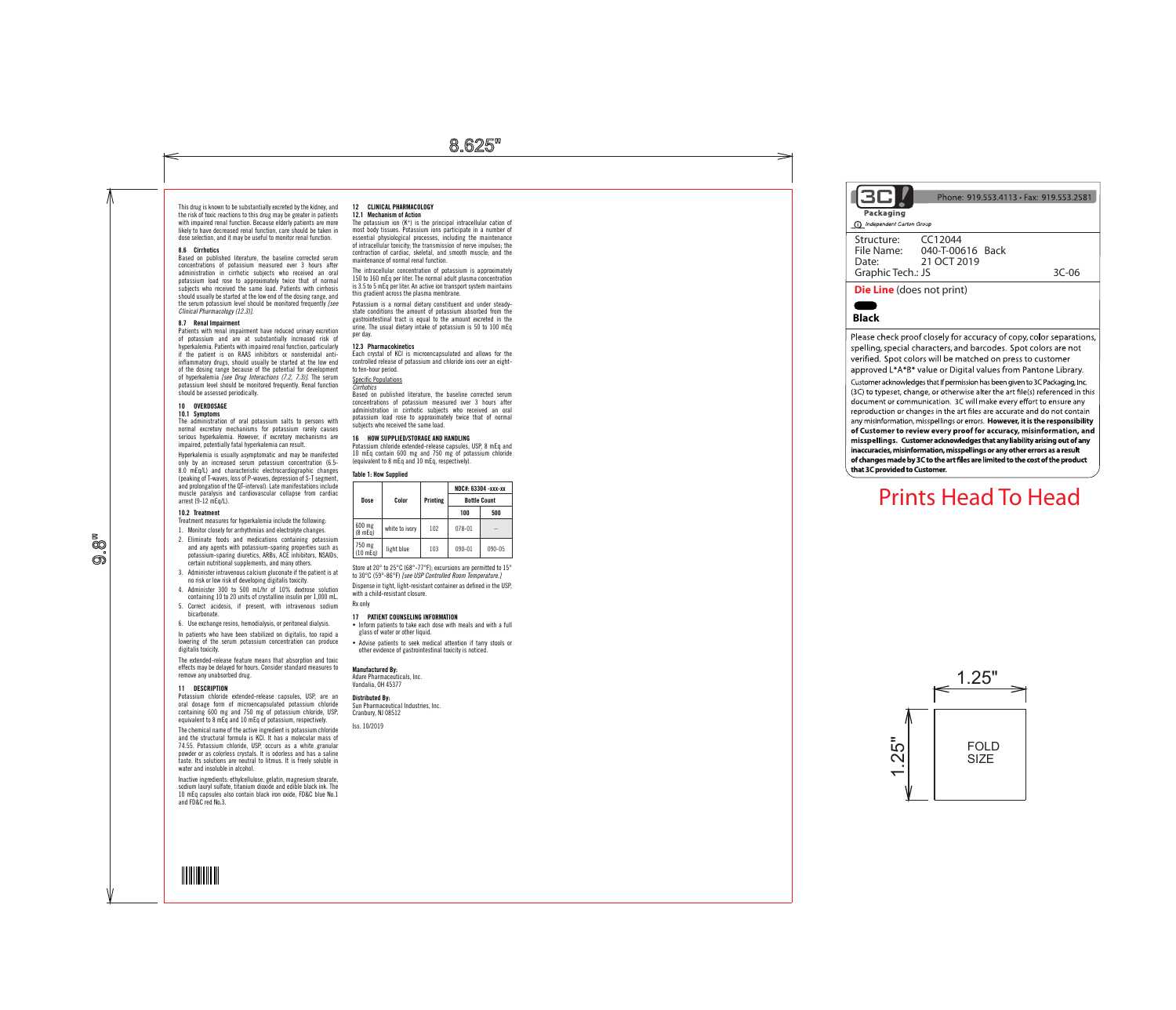

**3C! Packaging QC 1000 CCC Drive Clayton, NC 27520 U.S.A.**



# **Barcode report**

| Item:                         |          | 040-T00616          |                   | Inspection:         |          | 1          |  |  |
|-------------------------------|----------|---------------------|-------------------|---------------------|----------|------------|--|--|
|                               |          |                     |                   |                     |          |            |  |  |
| Date:                         |          | 10/21/2019          |                   | Time:               |          | 9:43:09 AM |  |  |
| Verifier:                     |          | proofiler operator  |                   |                     |          |            |  |  |
| <b>Used parameter set:</b>    |          |                     | <b>PDF to PDF</b> |                     |          |            |  |  |
| Software version:             |          | 3.4.5 (Build 39336) |                   |                     |          |            |  |  |
| <b>Barcode parameters:</b>    |          |                     |                   |                     |          |            |  |  |
| Required grade:               |          | C                   |                   | Regard traditional: |          | disabled   |  |  |
| <b>Result:</b>                |          |                     |                   |                     |          |            |  |  |
| Number of items:              |          | OK: 1               |                   | Defective: 0        |          | Count: 1   |  |  |
| Barcode:                      |          | <b>OK: 2</b>        |                   | Defective: 0        |          | Count: 2   |  |  |
| <b>Barcode:</b>               |          |                     |                   |                     |          |            |  |  |
| Item - Code                   |          | Code<br><b>Type</b> |                   |                     |          | Grade      |  |  |
| $1 - 1$                       | Template |                     | $emp$ ty          |                     | OK       |            |  |  |
| $1 - 1$                       | Sample   | Code 128            |                   |                     | 10/2019  |            |  |  |
| $1 - 2$                       | Template |                     | $emp$ ty          |                     | OK       |            |  |  |
| $1 - 2$<br>Sample<br>Code 128 |          |                     | 0616              |                     | $A - OK$ |            |  |  |
|                               |          |                     |                   |                     |          |            |  |  |

**Comment :**

The item(s) depicted on the following page(s) of this report have been inspected using automatic inspection equipment.

Sign: